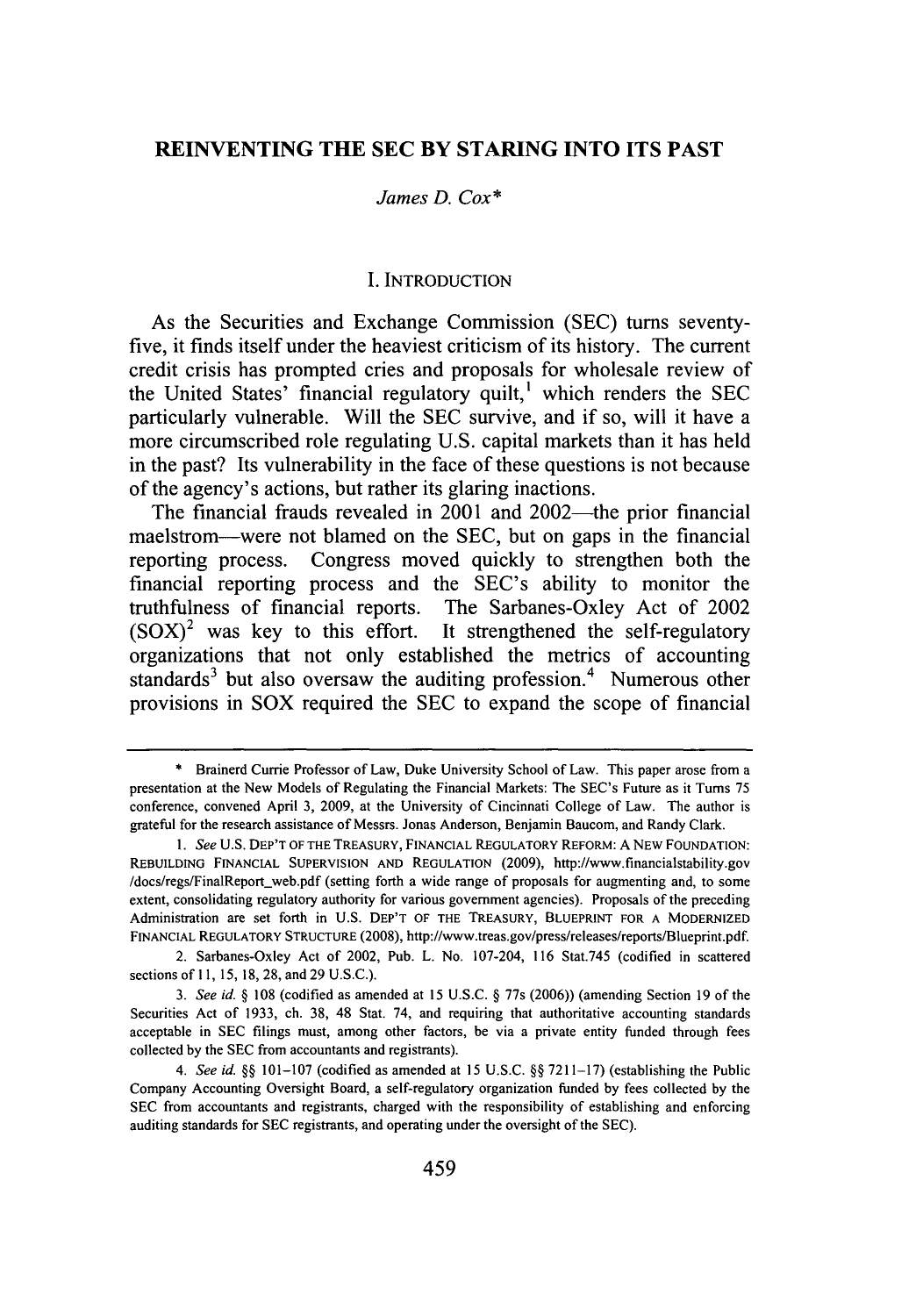reporting<sup>5</sup> as well as improve the timeliness of public disclosures.<sup>6</sup> And, a cornerstone of SOX was the long-overdue deferred maintenance of internal controls for reporting companies, which now is addressed through the annual certifications by companies' senior officers<sup>7</sup> and accompanying attestation of their assessment **by** the outside auditors.<sup>8</sup>

New laws were not the only answer. Congress also invested in the **SEC,** nearly doubling its budget over two years. This gave the **SEC** the capacity to review public companies' filings more frequently, and increased the chances of avoiding the next Enron. Moreover, Congress dealt with the diaspora of senior **SEC** personnel<sup>9</sup> into the private sector **by** approving several hundred positions for above-grade compensation so the agency could retain its most senior and talented employees with compensation that rivaled the generous compensation long paid **by** the Federal Reserve Bank. **1 0**

The current crisis is not the product of financial reporting abuses. Much of the crisis is in sectors of the financial community well beyond the SEC's reach. The problems flow from the portfolios of insurance companies, commercial banks, and hedge funds--each of which are, at best, tangentially within the purview of the SEC's regulation. To be sure, these portfolios were infected with toxic securities, but this largely occurred in transactions that were exempted from securities laws when the portfolios were registered with the **SEC.** Indeed, the problem that continues to grip financial institutions is not the historical concern of disclosure, but their avaricious pursuit of gain through excessive

*<sup>5.</sup>* See, e.g., id. *§* 401(a) (codified as amended at **15 U.S.C. §** 78m) (amending Section **13(j)** of the Securities Exchange Act of 1934, ch. 404, 48 Stat. **881,** and calling upon the **SEC** to require greater disclosure of material off-balance sheet transactions); *id. §* **401(b)** (codified as amended at **15 U.S.C. § 7261(b))** (calling for the **SEC** to develop collateral disclosure requirements for "pro forma" financial information appearing in reports filed with the **SEC).**

*<sup>6.</sup> See, e.g., id. §* 403(a) (codified as amended at **15 U.S.C. § 78p)** (amending Section 16(a) of the Securities Exchange Act, accelerating the disclosures for trading **by** officers, directors, and certain beneficial owners of reporting companies); *id. §* 409 (codified as amended at **15 U.S.C. §** 78m) (amending Section **13(1),** enabling the **SEC** to compel disclosures of material items in plain English on a rapid and current basis); *see also* **SEC** Form 8-K, http://www.sec.gov/about/forms/form8-k.pdf (calling for prompt disclosure of entering into or terminating a "material definitive agreement," and disclosure related to the creation or acceleration of a material financial obligation).

*<sup>7.</sup>* See Sarbanes-Oxley Act of 2002 **§ 302** (codified as amended at **15 U.S.C. §** 7241); Regulation S-K, **17** C.F.R. **§§ 229.307-308 (2009)** (requiring such disclosures in annual reports in **SEC** Form 10-K, Item **9A** for large accelerated filers).

**<sup>8.</sup>** See Sarbanes-Oxley Act of 2002 **§** 404 (codified as amended at **15 U.S.C. § 7262).**

*<sup>9.</sup> See generally* James **D.** Cox, Randal **S.** Thomas **&** Dana Kiku, **SEC** Enforcement *Heuristics: An Empirical Inquiry,* **53 DUKE** L. **J. 737, 751-53** (2002) (reviewing the resource constraints the **SEC** has faced while confronting a rapidly growing workload).

**<sup>10.</sup>** *See* Investor and Capital Markets Fee Relief Act, Pub. L. No. **107-123, § 8, 115** Stat. **2390** (2002) (codified as amended at **15 U.S.C. § 78d).**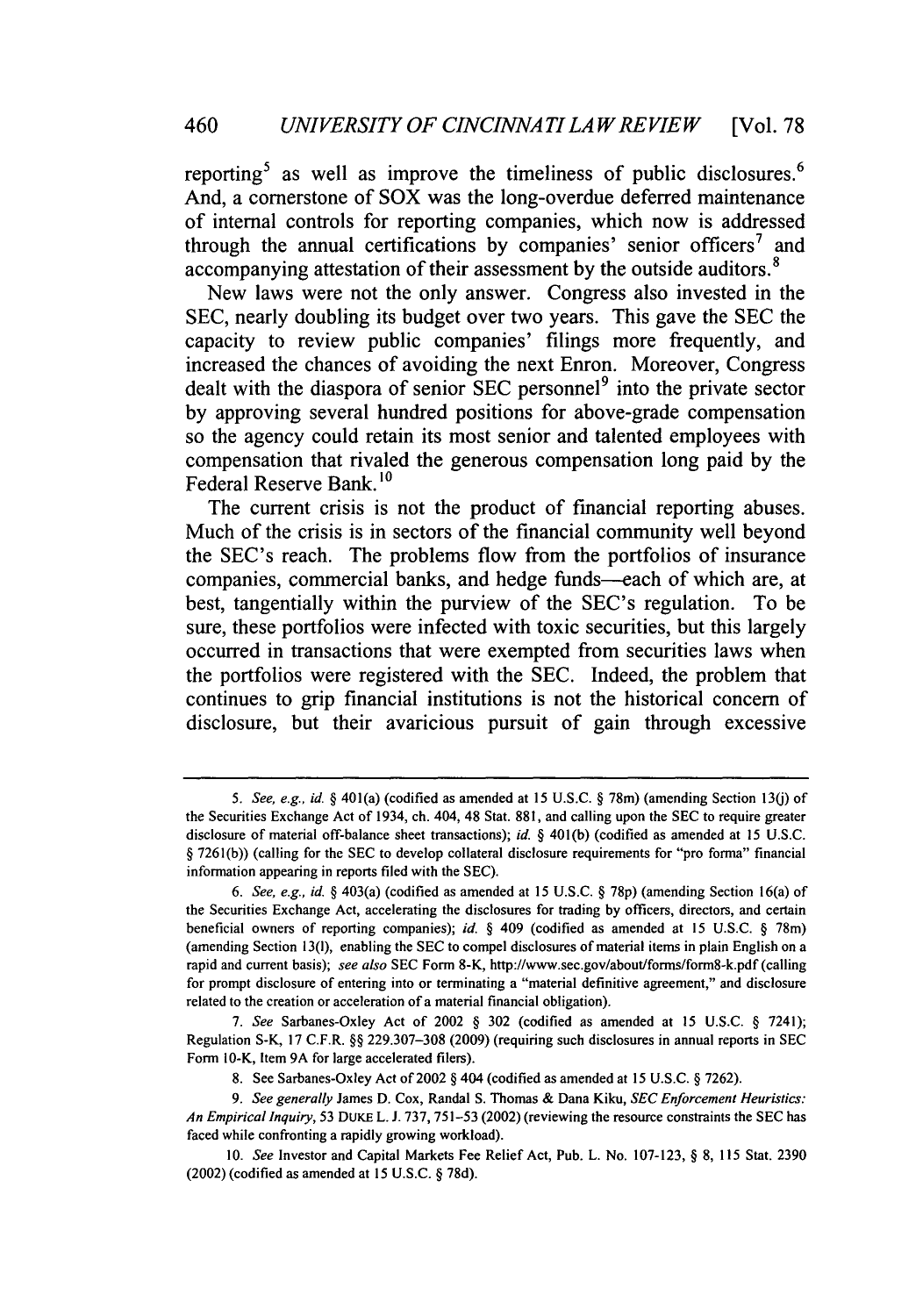leverage. And it is on this point that the SEC is vulnerable—not because of errors of commission, but omission. The SEC did nothing to address excessive leveraging, except defer to the self-preservation instincts of financial holding companies not to excessively leverage.<sup>11</sup> Because its trust was misplaced, the SEC now stands before the audience of public opinion as an emperor without clothes.

This Article suggests the SEC's disrobing is from its failure to understand the true strengths and successes that have distinguished it through its seventy-five year history. As it survives its latest crisis and moves into the new era, it can draw guidance and strength from past successful strategies, reviewed below.

### II. FRAMEWORK FOR SURVIVAL

It is worth asking how the SEC has survived while many other independent regulatory agencies have perished.<sup>12</sup> A key feature of the SEC, and its sister regulatory agencies, is the broad rulemaking authority Congress enshrined in its legislative mandate. Congress correctly anticipated that as times changed, so could the medium and content of financial disclosures. In 1996 Congress enhanced the SEC's broad rulemaking power when it conferred broad authority to the SEC to provide exemptions in each major act it administers.<sup>13</sup>

But broad, enabling powers are not the sole source of the SEC's longevity. An independent regulatory agency's durability is also largely determined by politics. The SEC has benefited terrifically from its structure, which balances politics by requiring that no more than three of its sitting commissioners be members of the same political party.<sup>14</sup> Even more important, historically the SEC's mission has been to protect investors and strengthen capital markets; this mission is not as politically loaded as those of rival administrative agencies.<sup>15</sup>

Emerging public issues threaten the SEC's politically neutral mission

14. 15 U.S.C. § 78d(a) (2006).

*15. See* Donald C. Langevoort, Commentary, *Stakeholder Values, Disclosure, and Materiality,* 48 **CATH.** U. L. REV. 93, 97 (1998) (attributing SEC's success and no doubt durability to having an apolitical agenda).

*<sup>11.</sup> See* Stephen Labaton, *Agency's '04 Rule Let Banks Pile Up New Debt,* N.Y. TIMES, Oct. 3, 2008, at **Al,** *available at* http://www.nytimes.com/2008/l0/03/business/03sec.html.

<sup>12.</sup> *See* David E. Lewis, *The Politics of Agency Termination: Confronting the Myth of Agency Immortality,* 64 J. POL. 89, 92-93 (2002) (noting 62% of agencies created since 1946 were terminated by 1997).

**<sup>13.</sup>** *See* National Securities Markets Improvement Act of 1996, Pub. L. No. 104-290, §§ 105, 209, 407, 110 Stat. 3416 (codified as amended at 15 U.S.C. §§ 77z-3, 78mm, 80b-5, 80a-6) (amending Securities Act of 1933, Securities Exchange Act of 1934, Investment Advisers Act of 1940, and Investment Company Act of 1940).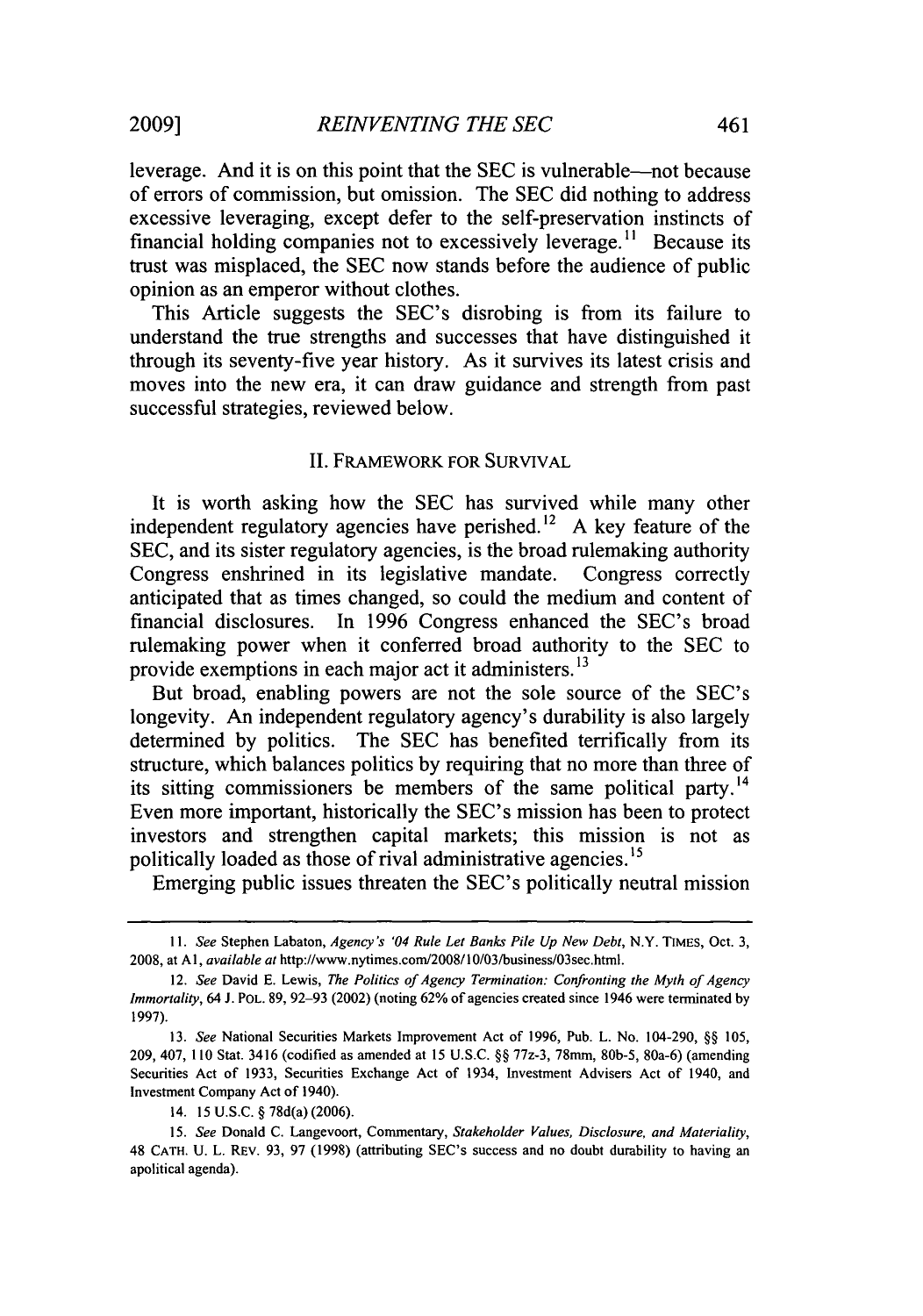and, consequently, endanger its survival. Indeed, the SEC's present agenda invariably calls on the agency to take a position on issues that transcend disclosure and fairness in capital markets. One example reveals how the SEC's involvement in political issues can imperil its survival. A few years ago, the SEC's proposal that in extremely limited instances shareholders be permitted to nominate individuals for election to a company's board of directors provoked nearly 17,000 responses, mostly from company executives.<sup>16</sup> Related to this was the strongly partisan reaction to the Republican-controlled SEC's decision not to abide by the Second Circuit's narrow construction of SEC Rule 14a-8; the Second Circuit had rejected the SEC's position that a proposed bylaw authorizing shareholders to nominate directors was outside the scope of the SEC's shareholder proposal rule. **1 <sup>7</sup>**Though it lost that legal battle, the SEC proposed an amended rule that expressly excluded such a proposal.<sup>18</sup> Following a change in Administrations, the new Democratic chair proposed even broader authority for shareholder nominating proposals than the proposed regulation that had ignited the earlier firestorm among company executives. **19**

The growing institutionalization of stockholdings and increasing malaise in some financial institutions regarding management prerogatives—such as compensation, takeover defenses, or acquisition strategies-suggest that the SEC will be drawn into non-neutral political issues. This politicization seems inevitable and will necessarily jeopardize the bipartisan support the SEC has long enjoyed.

The SEC may find a recipe for addressing this problem in its approach to the 1970s revelations in connection with Watergate and massive bribery and illegal campaign contributions by public companies. Although the SEC threatened enforcement actions against companies that did not comply with its announced amnesty program, the issue shifted from the SEC to Congress via hearings leading to the

<sup>16.</sup> See Security Holder Director Nominations, Exchange Act Release No. 48626, 81 SEC Docket 770 (Oct. 14, 2003) (among the triggering events was the failure of the board of directors to institute a proposal that had earlier garnered the support of a majority of the stockholders); **JOHN** C. **BOGLE,** THE BATTLE FOR **THE SOUL** OF **CAPITALISM** 90 (2005) (observing there were 17,000 responses to the shareholder nomination proposal).

<sup>17.</sup> See Am. Fed'n of State, County & Mun. Employees v. Am. Int'l Group, Inc., 462 F.3d 121, 123 (2d Cir. 2006) (holding that a proposal focused on amending the bylaws to empower stockholders meeting certain criteria to nominate directors does not pertain to the election of a director).

<sup>18.</sup> See Am. Fed'n of State, County & Mun. Employees v. Am. Int'l Group, Inc., 462 F.3d 121, 123 (2d Cir. 2006) (holding that a proposal focused on amending the bylaws to empower stockholders meeting certain criteria to nominate directors does not pertain to the election of a director).

*<sup>19.</sup>* See Facilitating Shareholder Director Nominations, Securities Act Release No. 9046, 2009 WL 1953653 (June 10, 2009).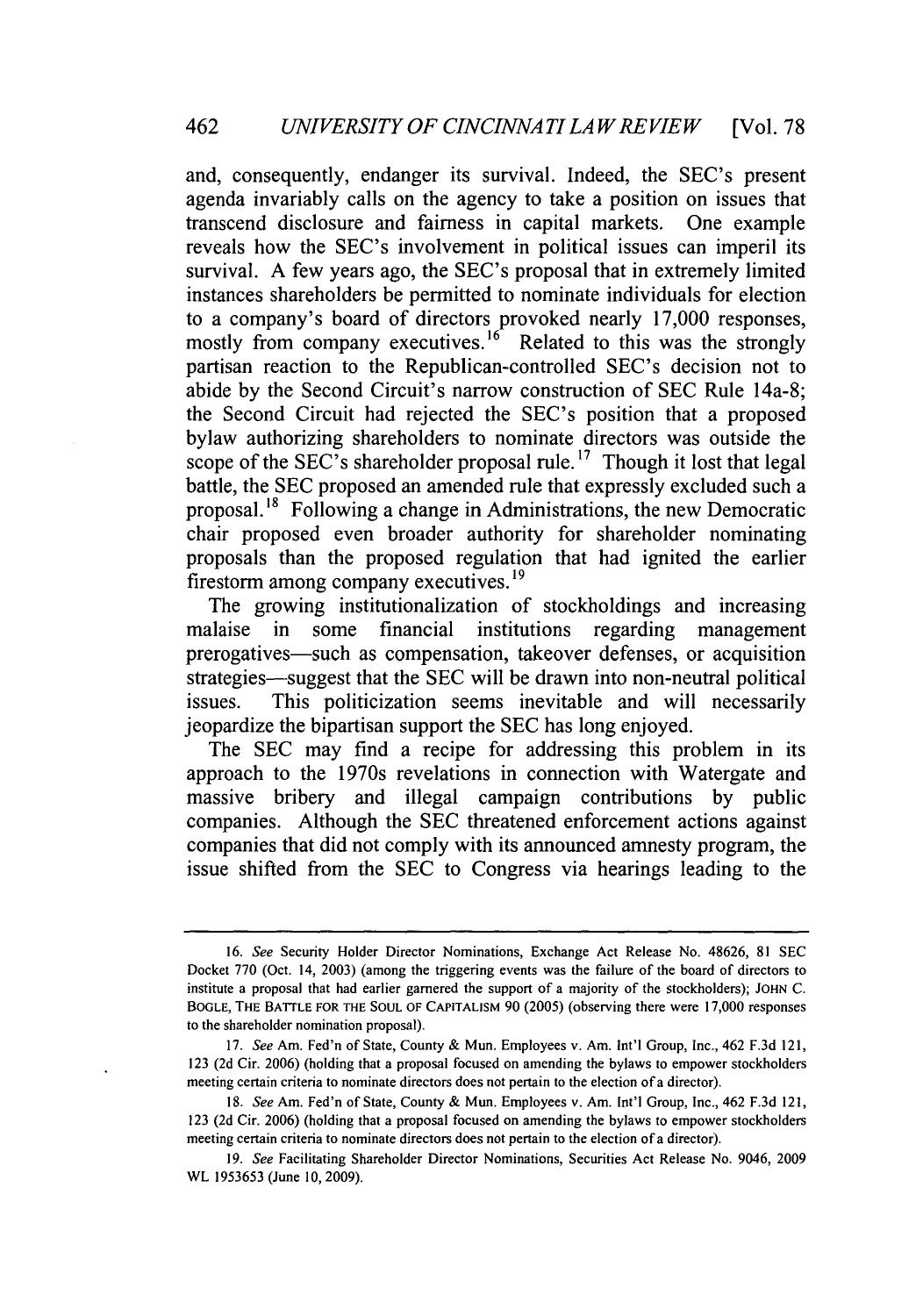Foreign Corrupt Practices Act of 1977.<sup>20</sup> Similarly, issues at the core of the public's concern regarding management prerogatives versus stockholder rights and protection are of sufficient significance to attract not just hearings, but possibly Congressional authority permitting the  $\sum_{n=1}^{\infty}$  sEC to act.<sup>21</sup> Currently the SEC engages this battle through its shareholder proposal rule, but this provision lacks express Congressional approval and when initially adopted was never envisioned as the battleground between activist investors and management. Legitimizing the appropriateness of shareholder access to the proxy machinery, and even the nominating process, by legislation would not just clothe the SEC with authority to superintend national policy, but would establish a national position on shareholder rights in public companies. This likely would remove suggestions that the SEC has lost its virtue (not to mention, political necessity) as a neutral guardian of shared policies.

# III. THE ORACLE OF THE INDUSTRY

The 1960 election of President John F. Kennedy ushered in a much needed rejuvenation of the SEC.<sup>22</sup> In the preceding decade the agency had slipped into disrepair, from the widely shared view that the SEC was the gem among President Franklin Roosevelt's New Deal independent regulatory agencies. A major part of the agency's reinvigoration was a special studies program carried out under its auspices.

The 1963 Special Study of the Securities Markets (Special Study) questioned the effectiveness of self-regulation and the various exchanges' commitment to protect investors. The study also took particular aim at the brokerage industry's unyielding support for fixed brokerage commissions and the prevalent practice of floor traders accentuating trends in securities prices. 23 The Special Study spawned numerous corrective steps, such as the first SEC regulations and later Congressional action abolishing fixed brokerage commissions.<sup>24</sup>

<sup>20.</sup> Pub. L. No. 95-213, 91 Stat. 1494 (1977) (prohibiting registrant employees from bribing government officials as well as introducing adequate accounting records requirement).

<sup>21.</sup> See H.R. 1664, 111th Cong. (2009) (as passed by House, Apr. 1, 2009) (calling for nonbinding approval by stockholders of executive compensation); **S.** 1074, **111** th Cong. (2009) (Sen. Charles Schumer's "Shareholder Bill of Rights Act of 2009").

<sup>22.</sup> JAMES BURK, **VALUES IN THE** MARKETPLACE: **THE** AMERICAN STOCK MARKET **UNDER** THE **FEDERAL SECURITIES** LAW 103-05 (1992) (recounting how the SEC's budget was drastically reduced during the Eisenhower Administration and the Kennedy Administration revived the agency with an infusion or resources).

<sup>23.</sup> See generally 2 JERRY W. MARKHAM, A FINANCIAL HISTORY OF THE **UNITED** STATES 333 (2002) (discussing composition and findings of those carrying out the Special Study).

<sup>24.</sup> The SEC's action with respect to fixed commission rates occurred in stages via Exchange Act Rule 19b-3. See Adoption of Securities Exchange Act Rule 19b-3, Exchange Act Release No.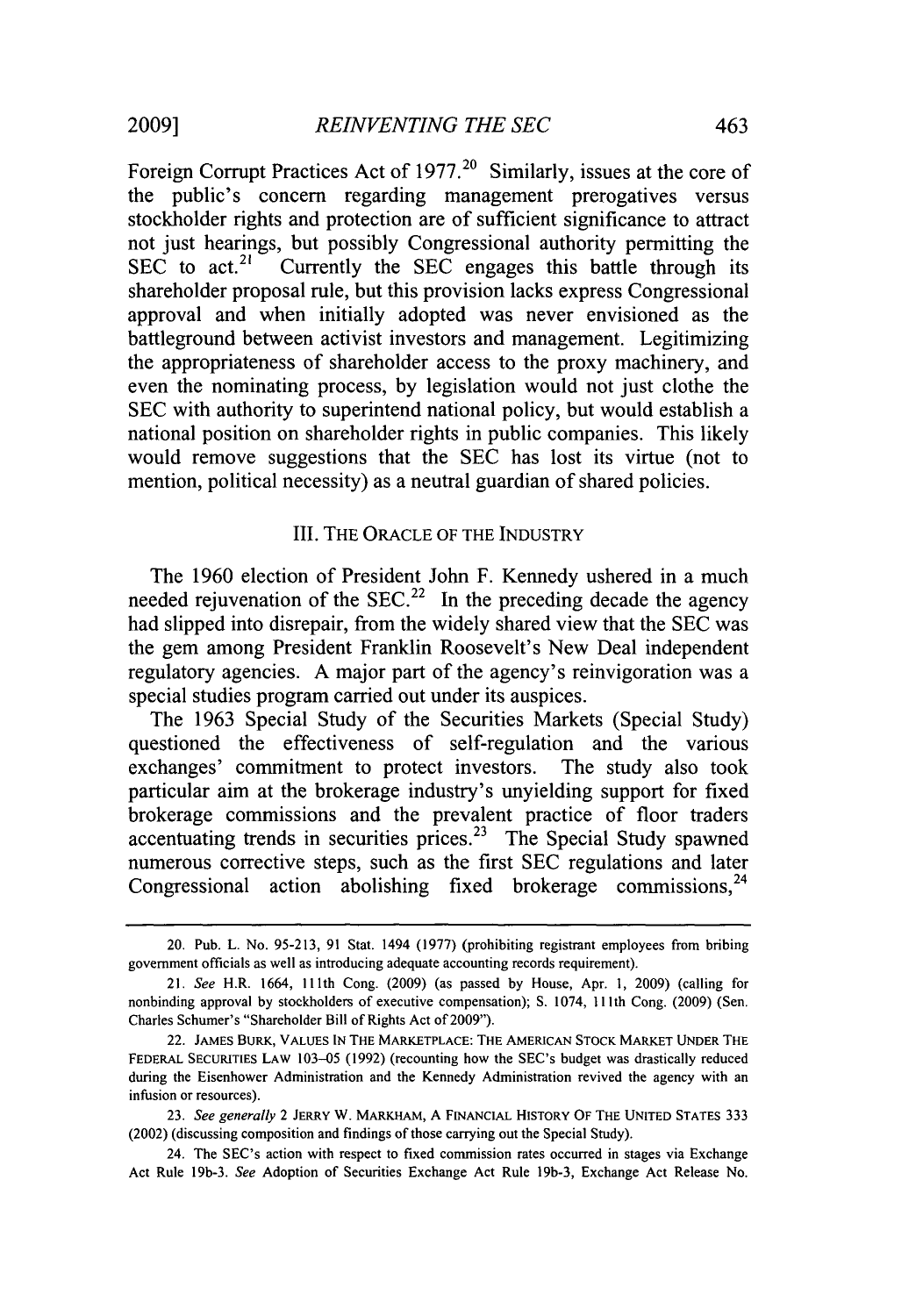restricting floor trading,  $^{25}$  and amending the Securities Exchange Act to incorporate large over-the-counter traded companies in the periodic disclosure requirements.<sup>26</sup>

Equally significant was the so-called 1962 Wharton Report, which comprehensively reviewed the mutual fund industry.<sup>27</sup> The report cataloged the absence of arms-length dealings between fund managers and mutual funds, as well as numerous abuses flowing from this tight relationship. Most significantly, the Wharton Report found that mutual fund advisory fees were substantially higher than fees the same advisors charged their non-fund clients and that substantial portions of the difference in fees so charged could not be attributed to economies of scale posed by their non-fund clients or the additional services that advisors provided to their advised funds.<sup>28</sup> The Wharton Report, drawing from insights also provided by the Special Study, ultimately led to the Report of the Securities and Exchange Commission on the Public Policy Implications on Investment Company Growth.<sup>29</sup> Years later, the reports drove Congress to amend the Investment Company Act to introduce a fiduciary standard for the annual approval of fund's advisor's contract.<sup>30</sup>

The Special Study and Wharton Report reveal the important role thoughtful and thorough information gathering regarding discrete aspects of financial markets can play in the formulation of public policy.31 This also argues that commissioning studies to assess the efficient and safe functioning of U.S. capital markets should be an important ongoing, not episodic, function of the SEC. While an agency may not be able to stay ahead of industry practices through timely regulatory developments, it is reasonable to assume that the SEC can

29. H.R. REP. NO. 89-2337 (1966).

<sup>11,203, 6</sup> SEC Docket 147 (Jan. 23, 1975), *rescinded by* Rescission of Rules Under the Securities Exchange Act of 1934, Exchange Act Release No. 26,180, 42 SEC Docket 4 (Oct. 14, 1988). Congress's actions occurred in connection with its 1975 amendments to **the** Securities Exchange Act. *See* Securities Acts Amendments of 1975, Pub. L. No. 94-29, 89 Stat. 97 (codified in scattered sections of 26 U.S.C.).

<sup>25.</sup> *See* **JOEL SELIGMAN,** THE TRANSFORMATION OF WALL STREET: **A** HISTORY OF THE **SECURITIES AND EXCHANGE COMMISSION AND** MODERN CORPORATE **FINANCE** 333 (2d ed. 1995).

<sup>26.</sup> Securities Acts Amendments of 1964, Pub. L. No. 88-467, 78 Stat. 565; *see also* **SELIGMAN,** *supra* note 25, at 321-22.

<sup>27.</sup> *See* IRwN FRIEND **ET AL.,** WHARTON SCH. OF FIN. **AND** COMMERCE, A STUDY OF MUTUAL FUNDS, H.R. REP. No. 87-2274 (1962).

<sup>28.</sup> *See* SELIGMAN, *supra* note *25,* at 366-71.

<sup>30.</sup> *See* Investment Company Amendments Act of 1970, Pub. L. No. 91-547, 84 Stat. 1413 (codified in scattered sections of 15 and 26 U.S.C.).

<sup>31.</sup> For an interesting retrospective on the Special Study by some of those who participated in the report's preparation, see Transcript, The Roundtable of the 1963 SEC Special Study (Oct. 4, 2001), *available at* http://www.sechistorical.org/collection/programs/1963Transcript.PDF.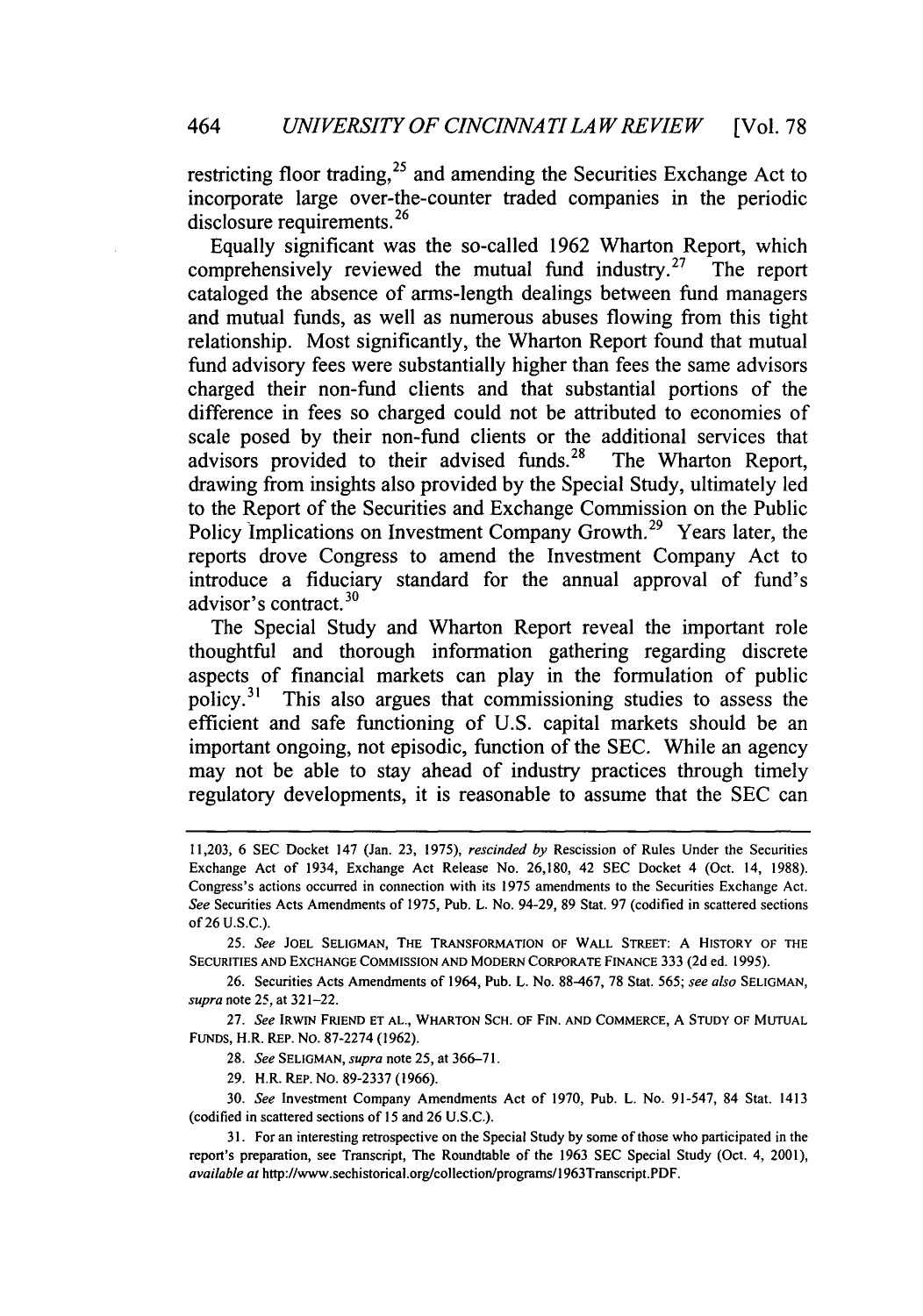assess where industry practices and how they may impact the public interest. Thus, it is appropriate for significant agency resources to be deployed to an office tasked with proposing, designing, sponsoring, and carrying out comprehensive studies of industry and market practices and determining whether regulatory action is necessary.

While admittedly second-guessing, it would have likely have been revealing in the post Gramm-Leach-Bliley<sup>32</sup> era to have studied the operational changes of broker-dealers as many of them were engulfed within large financial conglomerates and shifted their profit centers from the provision of services to clients to their own trading desks. We likely would have learned a lot had this been among the SEC's foci. We now have a similar opportunity.

# IV. FIRST, RID US OF THE LAWYERS

Four decades ago Professor Homer Kripke sharply criticized the **SEC** for its technocratic culture, which he largely attributed to being overlawyered.<sup>33</sup> The SEC's staff, then and now, is in stark contrast to the individuals its first chairman recruited. Joseph Kennedy came from Wall Street and brought large numbers of individuals from Wall Street to the **SEC.** He and John Landis, the agency's third chairman, set much of Wall Street at ease **by** not only surrounding themselves with brokers, analysts, and accountants, but by overtly seeking the regulated' participation in the SEC's mission.<sup>34</sup> The symbiotic relationship persists in many quarters of the **SEC's** activities, despite the heavier presence of lawyers today than then. But, while the relationship is symbiotic, it is not likely to be as attuned to the public interest as it could be if the SEC's personnel had a wider set of skill packages.

Before the credit crisis in **2008,** regulated parties insisted that **SEC**

<sup>32.</sup> *See* Graham-Leach-Bliley Act, Pub. L. No. 106-102, 113 Stat. 1338 (1999) (codified in scattered sections of 12 U.S.C.) (essentially repealing the Banking Act of **1933,** ch. 89,48 Stat. 162).

<sup>33.</sup> HOMER KRIPKE, THE SEC **AND** CORPORATE **DISCLOSURE:** REGULATION IN SEARCH **OF A** PURPOSE 4, 18-20 (1979).

<sup>34.</sup> *See* SELIGMAN, *supra* note **25,** at **106-11** (describing the members of the Wall Street community that Joseph Kennedy recruited to the SEC); THOMAS K. MCCRAw, PROPHETS OF **REGULATION 186-90** (1984) (describing Landis' belief that **it** was wiser to work through existing private structures and professionals rather than **to** confront them and his successful efforts of convincing the accounting profession that the **SEC** regulation was a benefit for them). These perspectives led naturally to the Maloney Act of **1938,** which among other features, established the self-regulatory organization for broker-dealers that continues today. *See generally* **JOHN 0.** MATHEWS, **STRUGGLE AND** SURVIVAL **ON** WALL STREET: THE ECONOMICS OF COMPETITION AMONG SECURITIES FIRMS 46 (1994) (detailing how early focus of self-regulation was on fraudulent and manipulative practices but not anti-competitive practices such as fixed commission rates).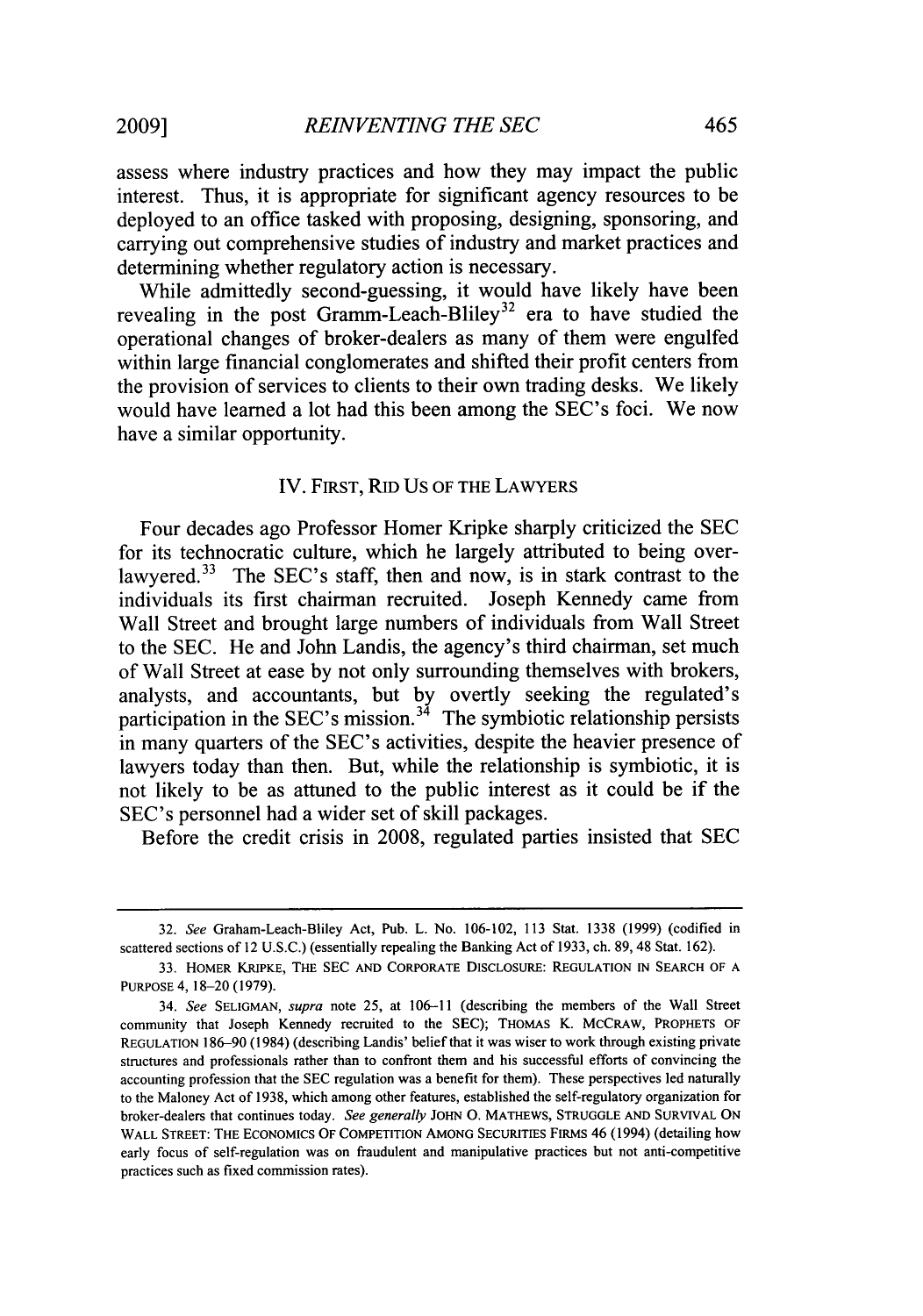regulations should be both principle-based and prudential.<sup>35</sup> In a sense, these each connote the same meaning: the SEC's role was to discretely nudge the regulated toward broadly shared goals rather than institute enforcement actions for violating announced directives. The paradigm of this new order was the United Kingdom's Financial Services Administrator, whose staff reflected the background and culture of the regulated and was distinctly not lawyer or enforcement oriented.

The SEC has attempted principles-based regulation. For example, its recent Compensation Disclosure and Analysis (CD&A) program contribution to the annual reports filed with the SEC is principles based.<sup>36</sup> In its first year, many companies adhered to the spirit of the CD&A, but significant numbers did not. The SEC's experience with CD&A rivals its ongoing problems with the analogous Management Discussion and Analysis (MD&A) portion of registrants' reports, <sup>37</sup> where the SEC's constant lament is that significant numbers of issuers do not comply with the required disclosure of existing conditions that pose a reasonable prospect for a favorable or adverse impact.<sup>38</sup> While there are rare enforcement actions brought for failure to comply with the  $MD&A$ 's requirements, <sup>39</sup> the SEC's primary response is a few releases chiding companies for not complying with disclosure requirements. This may well be prudential regulation at its zenith.

A far wiser response would be to inquire into the backgrounds of those who review the filings or other compliance-related issues that confront the SEC. Advisors, broker-dealers, and others engaged in trading and advisory services are better monitored by individuals whose education, training, and experience are similar to the activities they review. We can only speculate whether the fraudster of the century, Bernard Madoff, whose \$50 billion Ponzi scheme continues to shake investor confidence in regulators,<sup>40</sup> would have been uncovered earlier

*<sup>35.</sup> See, e.g.,* COMM. **ON CAPITAL** MARKETS REGULATION, INTERIM **REPORT** OF THE **COMM. ON** CAPITAL MARKETS **REGULATION** (2006), http://www.capmktsreg.org/pdfs /11.30Committee\_Interim\_ReportREV2.pdf.

<sup>36.</sup> *See* Instructions to Item 402(b) of Regulation S-K, 17 CFR § 229.402(b) (2009); *see also* SEC, Div. of Corp. Fin., Staff Observations in the Review of Executive Compensation Disclosure (Oct. 9, 2007), http://www.sec.gov/divisions/corpfin/guidance/execcompdisclosure.htm.

<sup>37.</sup> Item 303 of Regulation S-K, 17 CFR § 229.303.

<sup>38.</sup> *See, e.g.,* Commission Guidance Regarding Management's Discussion and Analysis of Financial Condition and Results of Operations, Exchange Act Release No. 8350, 81 SEC Docket 2905 (Dec. 19, 2003) (providing guidance regarding MD&A disclosure, and stating the SEC's belief and expectation that such disclosure will improve).

<sup>39.</sup> *See, e.g., In re* Coca-Cola Co., Exchange Act Release No. 51565, 85 SEC Docket 601 (Apr. 18, 2005).

<sup>40.</sup> *See* Michael Lewis **&** David Einhorn, Op-Ed, *The End of the Financial World as We Know It,* N.Y. TIMES, Jan. 4, 2009, at WK 9.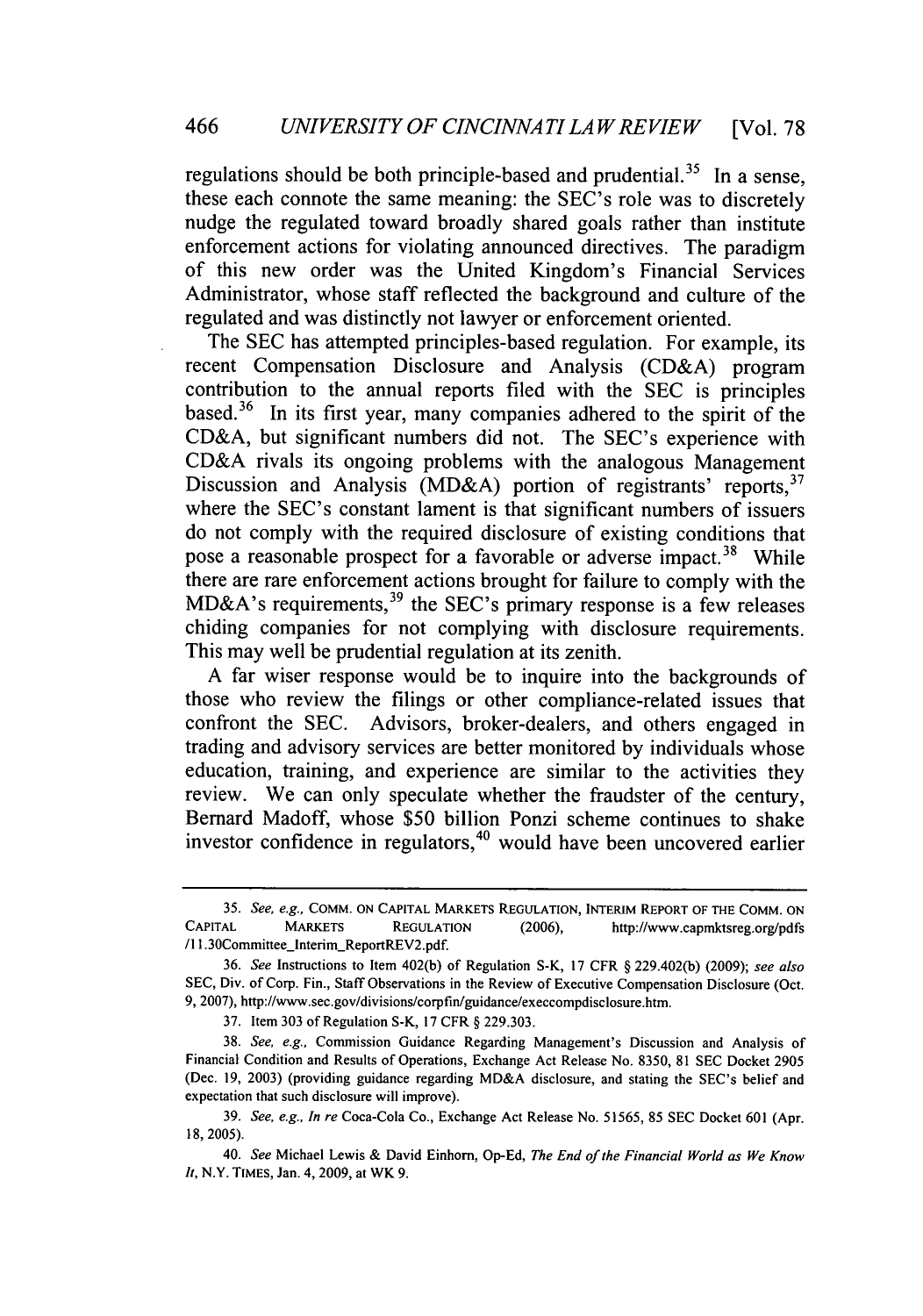had the SEC staff inspecting his operation had the toolkit similar to the whistle blower<sup>41</sup> that prompted the SEC's single visit to Madoff's advisory operations.

Staffing the SEC with individuals with the appropriate background would uncover problems earlier and be more effective than training and experience that better equip an individual for enforcement rather than inspection efforts. As the SEC moves forward, the Commission should mesh its staff's skill set with its regulatory mandate.

### V. CONFRONTING GLOBALIZATION

Ultimately, the credit crisis will relent and no longer dominate, as it does now, regulators' agenda. Globalization of trading in, and offerings of, securities will persist and dominate regulators' agenda. U.S. investors are acquiring increasing amounts of foreign securities. U.S. holdings of foreign securities in 1990 was \$197.6 billion, surged to \$1.85 trillion in 2000, and stood at \$2.97 trillion in 2005, when foreign holdings of U.S. companies was \$2.3 trillion.<sup>42</sup> Stated differently, nearly two-thirds of all U.S. investors hold foreign securities in their portfolios.<sup>43</sup> U.S. acquisition of foreign securities occurs in foreign markets because the once-hardy trend of foreign issuers offering or listing their securities in the United States has slowed to a trickle. To be sure, foreign initial public offerings (IPOs) in 2006 accounted for 16% of the number (and 23% of the offering amount) of IPO's conducted in the United States, but the trend appears to be against the U.S. market, as foreign markets have become more trustworthy such that the U.S. listing premium has shrunk. <sup>4</sup>

**<sup>41.</sup>** *See* Gregory Zuckerman & Kara Scannell, *MadoffMisled SEC in '06, Got Off,* WALL. **ST.** J., Dec. 18, 2008, at **AI** (detailing the efforts of Mr. Markopolos to bring to the **SEC** his concerns that Mr. Madoff was engaged in defrauding investors).

<sup>42.</sup> **SEC. INDUS.** ASS'N, **SECURITIES** INDUSTRY FACTBOOK 2006, at 81 (2006). This figure does not capture the full story as it reflects only securities holdings. Including purchases and sales of securities, i.e., trading, U.S.-based investors racked up \$7.5 trillion in transactions for 2005.

*<sup>43.</sup> See* Eric J. Pan, *Single Stock Futures and Cross-Border Access for U.S. Investors,* 14 **STAN. J.** L. BUS. & FIN. 221, 230 (2008) (stating that this figure rose from about 50% in 1999).

<sup>44.</sup> At least one group marshals statistics to support the claim that the U.S. markets have lost their competitive position. *See* COMM. **ON** CAPITAL MARKETS REGULATION, THE COMPETITIVE POSITION OF THE **U.S.** PUBLIC **EQUITY** MARKET **23** (2007), http://www.capmktsreg.org/pdfs/The\_Competitive\_Position\_of\_the\_US\_Public\_Equity\_Market.pdf (citing statistics of the slowing rate of growth in market capitalizations of U.S. markets in 2002-2007 versus 1990-2002, whereas worldwide market capitalizations have grown at twice the U.S. rate in 2002-2007). Certainly U.S. equity markets have shrunk in terms of the amount they make up of all equity markets. *See* Deepak Gopinath, *IPOs Shun U.S.* Exchanges *While Wall Street Collects Record Fees,* BLOOMBERG, Feb. 20, **2007,** http://www.bloomberg.com/apps/news?pid=20601109&refer=home&sid=aFO7N Ngeuzc (equities of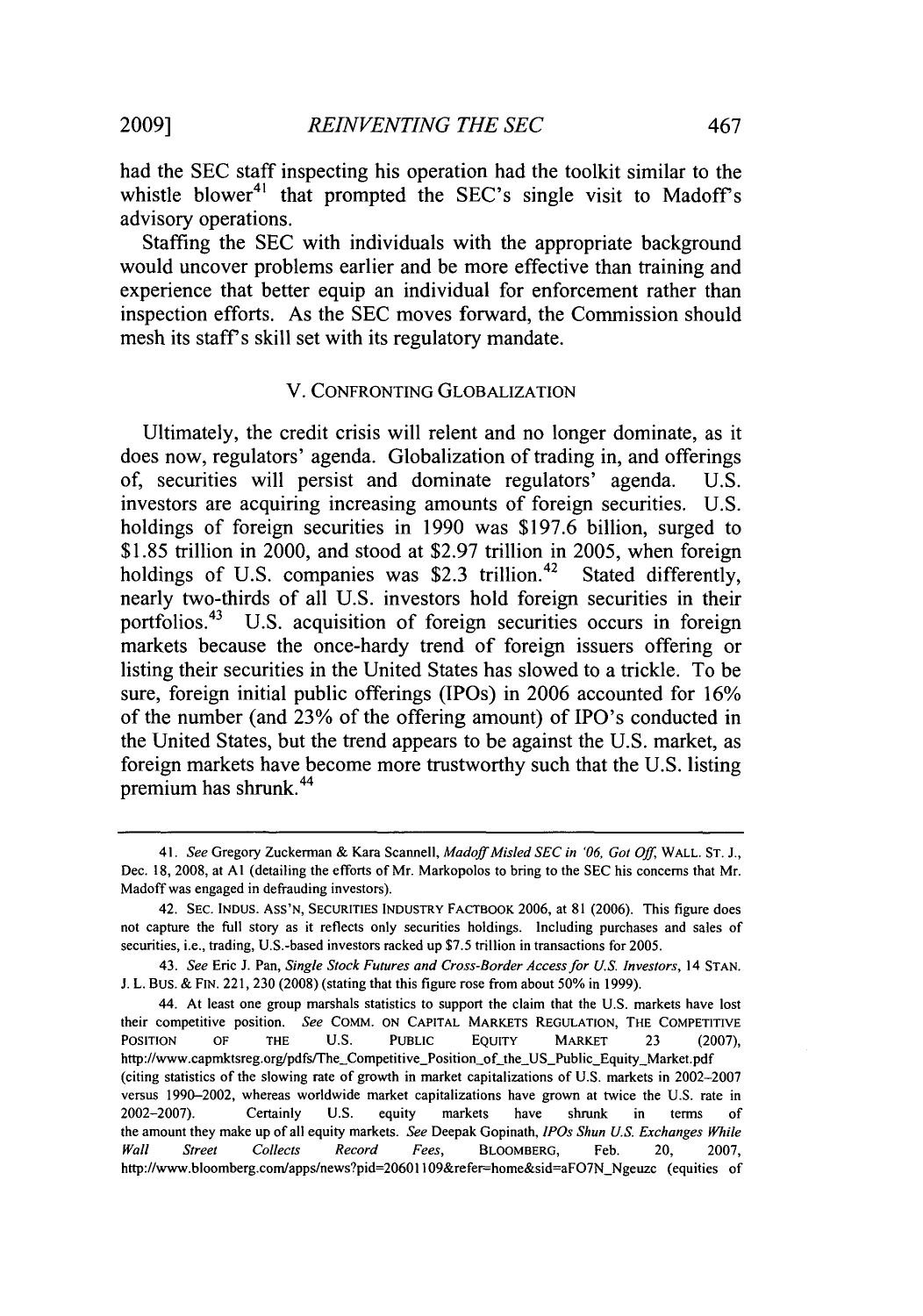Historically, securities regulation was a much simpler activity. In a less globalized world, capital markets were balkanized so that each country's regulatory focus was local. This was particularly true in the United States, since the gap in quality between U.S. markets and its nearest rivals was so great that regulatory competition was not a concern; there was no competition among national markets. The above statistics document that this is no longer the case, and as such, the SEC understands that it is an important but no longer dominant regulator. Stated simply, for several years the SEC has been ensnared by the tsunami of globalization.

Several recent SEC initiatives can only be understood by considering how intimate the space has become within world capital markets. In this context, the overarching strategy has been that of mutual recognition. To the cynic, this reflects the regulator's perspective that "if you can't beat them, join them." A more supportive view of mutual recognition is that it is an efficient solution for coping with the reality that rival markets are converging toward American reporting and operational practices.45 That is, differences between U.S. and foreign regimes are so slight that true convergence between them is not necessary to assure investor protection.

A dramatic embrace of mutual recognition occurred in late 2007 when the SEC lifted its seventy-five year requirement that foreign issuers reconcile their financial reports with generally accepted U.S. accounting principles (U.S. GAAP).<sup>46</sup> And, the SEC earlier announced it might permit domestic firms to prepare their financial statements in accordance with International Financial Reporting Standards (IFRS) rather than U.S. GAAP.47 Additionally, in fall 2008 the SEC placed the death of U.S. GAAP, at least for securities disclosures, on the agenda by proposing

U.S. companies in 2007 accounted for 37% of all global market capitalization versus 50% in 2001).

*<sup>45.</sup> See generally* Ethiopis Tafara & Robert J. Peterson, *A Blueprint for Cross-Border Access to U.S. Investors: A New International Framework,* 48 HARV. INT'L L.J. 31 (2007) (reviewing numerous considerations that support mutual recognition among countries with high, albeit differing, regulatory standards).

<sup>46.</sup> Acceptance from Foreign Private Issuers of Financial Statements Prepared in Accordance with International Financial Reporting Standards without Reconciliation to U.S. GAAP, Securities Act Release No. 8879, 92 SEC Docket 717 (Dec. 21, 2007). Not only did the SEC eliminate the reconciliation requirement for foreign issuers whose financial statements are prepared according to IFRS as issued by the IASB, but qualified this condition to permit issuers to depart from strict adherence to IFRS on their treatment of fair value and hedge fund accounting that had drawn the disapproval of EU authorities in response to heavy lobbying by public companies.

<sup>47.</sup> *See* Concept Release on Allowing U.S. Issuers to Prepare Financial Statements in Accordance with International Financial Reporting Standards, Securities Act Release No. 8831, 2007 WL 2404264 (Aug. 14, 2007).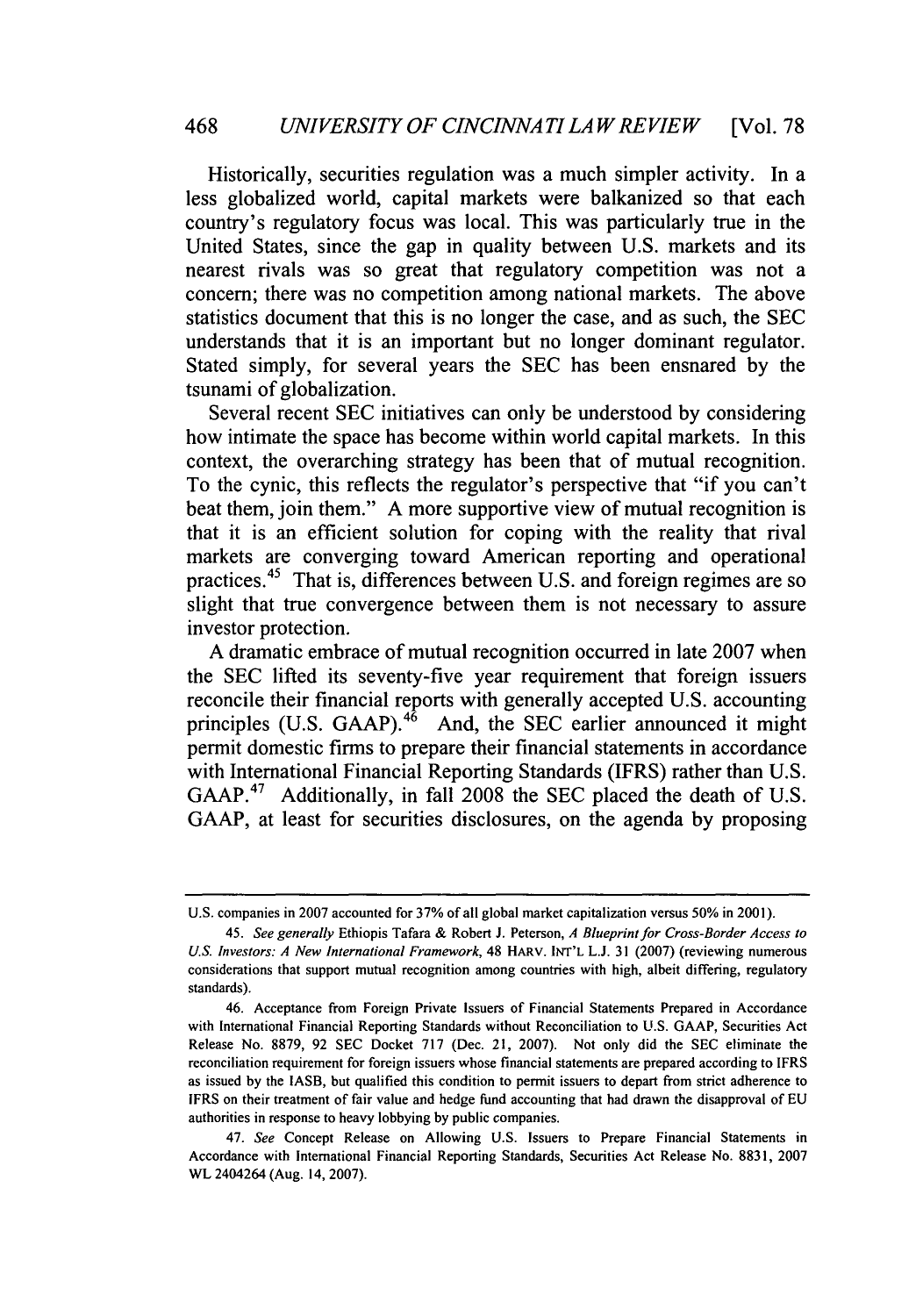that all U.S. issuers be required to comply with IFRS.<sup>48</sup> Increasingly, the SEC's regulatory posture on financial reporting issues is one of accommodation to foreign issuers rather than its historical position of demanding obeisance to U.S. standards.<sup>49</sup> These developments, and others, bear testament that technology has made the world smaller and more integrated for investors and firms seeking capital through public offerings: U.S.-based investors and issuers invest and raise capital in foreign markets at an ever-increasing pace; foreign investors acquire securities in **U.S.** capital markets; and foreign issuers raise significant capital through public offerings in the United States. Indeed, the pace of such transnational investing and offerings is accelerating.<sup>50</sup>

The quest for convergence and mutual recognition go hand-in-hand. The **SEC** cannot, and should not, recognize that compliance with another nation's regulations is sufficient for entry into **U.S.** markets unless it is satisfied that the other nation's standards are comparable to **U.S.** standards. Mutual recognition therefore flows naturally from a convergence among regulators on proper standards.

Mutual recognition and fostering convergence is not a divergence from, but rather a continuation of, the SEC's history of interacting with regulators around the globe. 51 As the **SEC** has stated, the beginning point for the broad application of mutual recognition is a framework that sets forth the overriding principles **by** which individual regulatory items

<sup>48.</sup> *See* Roadmap for the Potential Use of Financial Statements Prepared in Accordance with International Financial Reporting Standards **by U.S.** Issuers, Securities Act Release No. **8982,** 94 **SEC** Docket **1703** (Nov. 14, **2008).**

<sup>49.</sup> *See, e.g.,* Exemption of Certain Foreign Brokers or Dealers, Exchange Act Release No. **58047, 93 SEC** Docket **1663** (June **27, 2008)** (proposing a conditional exemption permitting foreign brokers to represent U.S.-based investors premised on the **SEC** being satisfied of relative comparability of regulation **by** the foreign regulator of the foreign broker or dealer).

**<sup>50.</sup>** For a thoughtful review of trends in cross-border offerings and trading, see Howell **E.** Jackson **&** Eric **J.** Pan, *Regulatory Competition In International Securities Markets: Evidence From Europe* (pt. 2), **3** VA. L. **&** Bus. **REV. 207 (2008)** (detailing waning interest in **U.S.** markets **by** European Issuers that predated the passage of Sarbanes-Oxley Act of 2002 that reflects growing maturity of European markets and has attracted the willingness of **U.S.** institutions to trade in a foreign market rather than ADRs in a **U.S.** market).

**<sup>51.</sup>** *See, e.g.,* Regulation of International Securities Markets, Exchange Act Release No. **6807,** 42 **SEC** Docket 284, (Nov. 14, **1988)** (extensive policy statement outlining objectives of securities regulators working together to develop coordinated international solutions through bilateral and multilateral relationships). Much of the SEC's interaction with its fellow regulators is through **IOSCO.** *See generally* James R. Doty, *The Role of the Securities and Exchange Commission in an Internationalized Marketplace,* **60** FORDHAM L. REV. **S77, S83-84 (1992).** The **SEC,** while envisioning that it has a leadership position, nevertheless humbles itself in carrying out this role **by** balancing the quest for investor protection **by** the need to be responsive to the realities within each marketplace. *See* **SEC,** The SEC's Cooperative Arrangements with Foreign Regulators, http://www.sec.gov/about/offices/oia/oia-coopfactsheet.htm (May **23, 2008)** (summary of numerous cooperative arrangements with foreign regulators).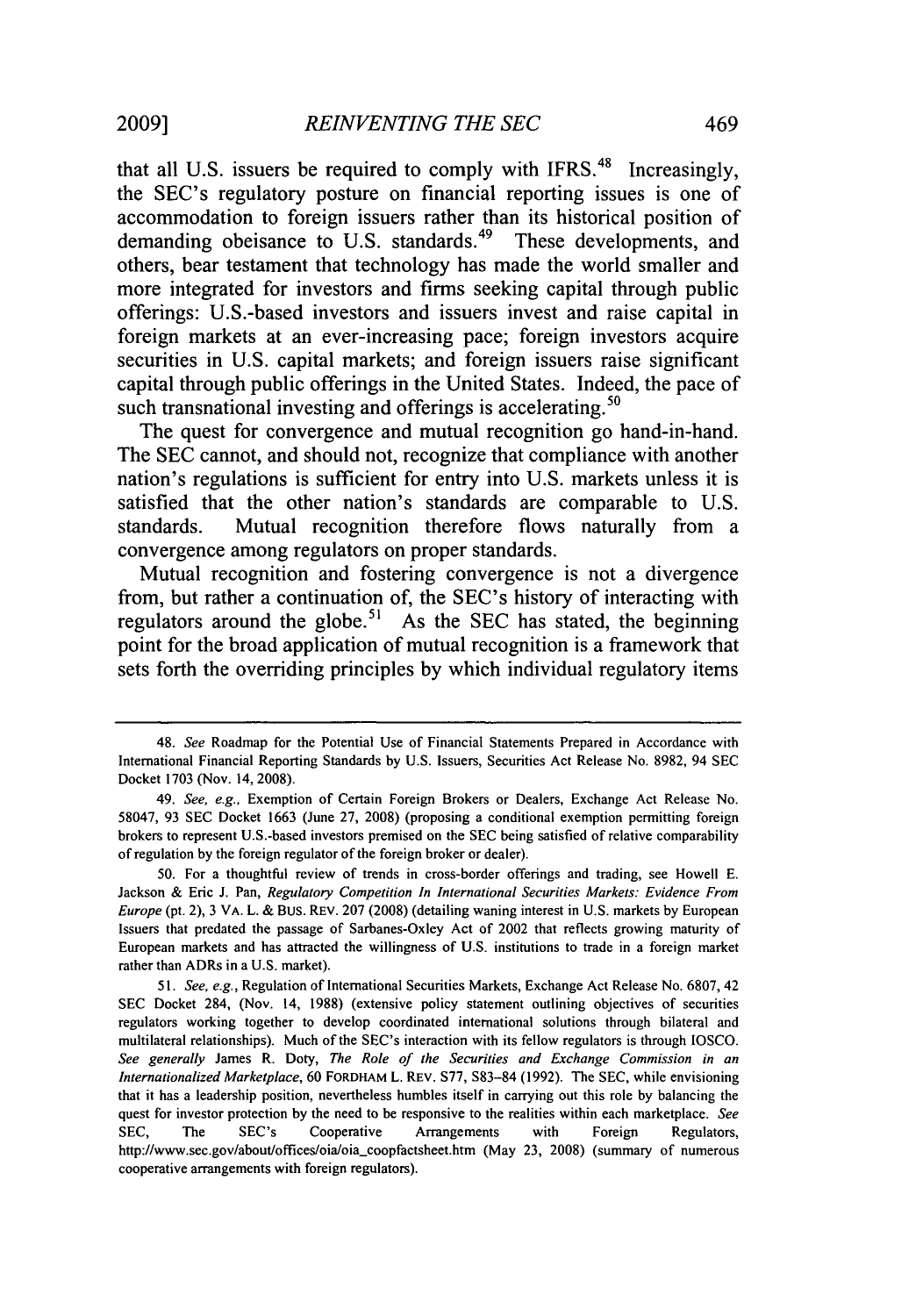will be considered.<sup>52</sup> In setting forth these overriding principles, the SEC should, as it has in the past, remain true to its mandate of both protecting investors and strengthening U.S. capital markets. While some might see these as conflicting goals, the rich history of financial market regulation in the United States suggests that investor protection provides attractive venues for capital formation, which has greatly benefited the investment banking community. Indeed, the competition now faced by U.S. capital markets is largely due to the SEC's successful preaching of this message. Competition from other markets is a result of their becoming more efficient and investor friendly, and not due to dysfunctional regulation of U.S. markets.<sup>53</sup>

By continuing its practice of engaging foreign regulators, the SEC's rich experiences not only inform foreign regulatory efforts, but also improve global standards. The ultimate prize for all participants in such bilateral and multilateral engagements is, and should remain, mutual recognition on significant regulatory issues. The extent that the United States benefits from this process depends on the SEC's domestic regulatory efforts to remain on the forefront of being theoretically and empirically well-informed; this complements calls for expanded use of special studies on emerging regulatory issues. For mutual recognition to prevail as a practicable policy requires policies and practices that advance the historical objectives of securities regulation, which are balancing investor protection and assisting the efficient performance of capital markets.

# VI. CONCLUSION

The SEC operates in a more complicated and international world than when it was formed seventy-five years ago. Its durability and contribution are the result of strategies outlined above, which were never envisioned when the agency was created: staffing the agency with experienced professionals from a broad range of disciplines, undertaking thoughtful studies of emerging issues, relying on congressional support on regulatory issues that are politically sensitive, and invoking mutual

<sup>52.</sup> *See* SEC, Statement of the European Commission and the U.S. Securities and Exchange Commission on Mutual Recognition in Securities Markets (Feb. 1, 2008), http://www.sec.gov/news/press/2008/2008-9.htm. Thus, leading up to the SEC's announcement that it would permit foreign issuers to use high-quality IFRS reporting without reconciliation to U.S. GAAP, the SEC set forth a template by which the SEC would work with the Committee of European Securities Regulators in implementing such convergence. *See* SEC, SEC and CESR Launch Work Plan Focused on Financial Reporting (Aug. 2, 2006), http://www.sec.gov/news/press/2006/2006-130.htm.

<sup>53.</sup> *See supra* notes 46-51 and accompanying text; *see also* COMM. ON **CAPITAL** MARKETS REGULATION, *supra* note 35, at 4-7.